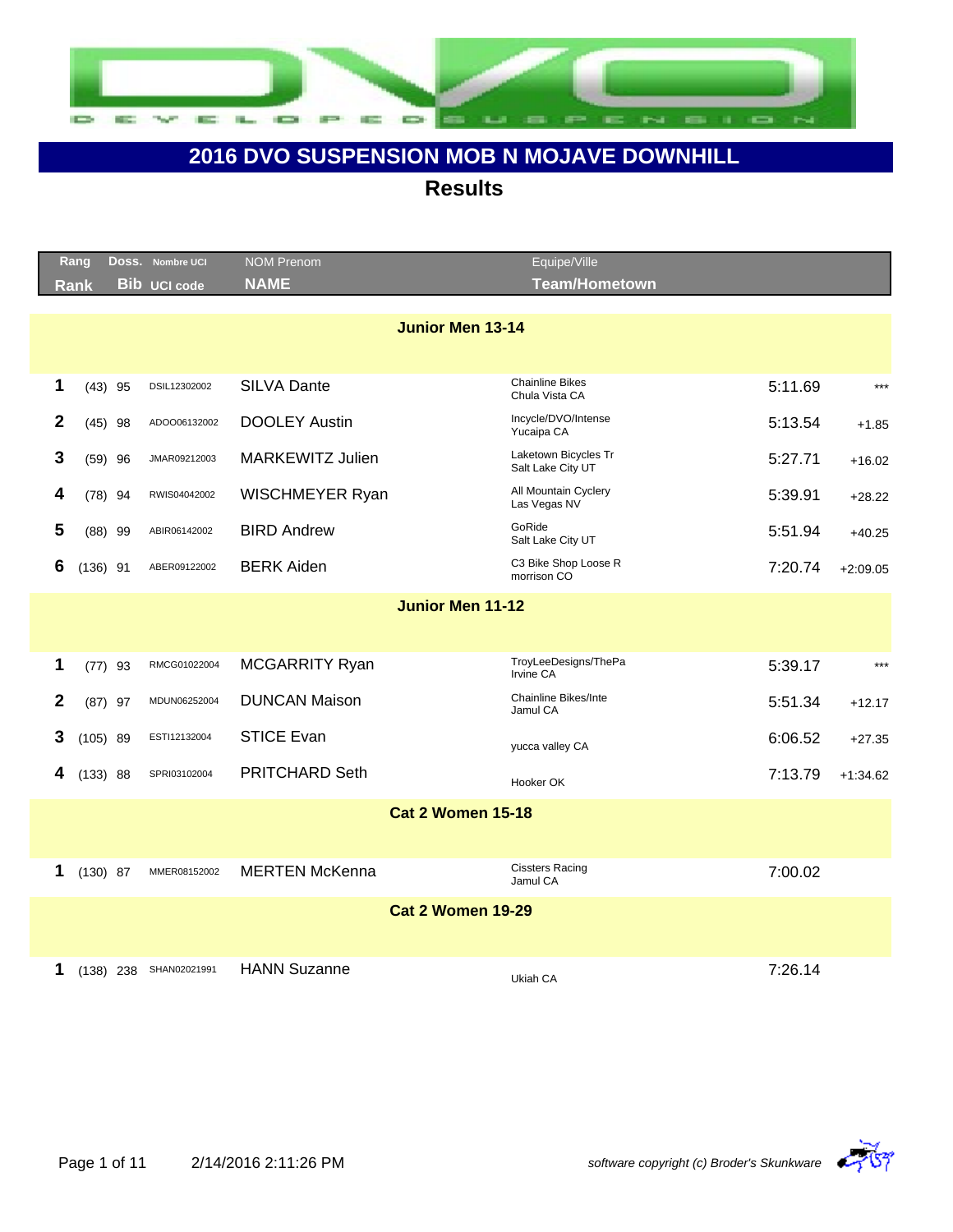|              | Rang                   |             | DOSS. Nombre UCI       | <b>NOM Prenom</b>      | Equipe/Ville                         |         |            |  |  |
|--------------|------------------------|-------------|------------------------|------------------------|--------------------------------------|---------|------------|--|--|
|              | <b>Rank</b>            |             | <b>Bib UCI code</b>    | <b>NAME</b>            | <b>Team/Hometown</b>                 |         |            |  |  |
|              |                        |             |                        |                        | <b>Cat 2 Women 30-39</b>             |         |            |  |  |
| 1            |                        | $(129)$ 148 | APRO01141984           | <b>PROPST Amanda</b>   | Zeal Optics Lee Cany<br>Las Vegas    | 6:59.46 | $***$      |  |  |
| 2            |                        | $(135)$ 203 | MMUR12061979           | <b>MURETTA Megan</b>   | Mojo Wheels<br>Lakewood CO           | 7:18.83 | $+19.37$   |  |  |
| 3            |                        | $(142)$ 223 | RMUS06161986           | <b>MUSTER Rebekah</b>  | <b>Slippery Pig</b><br>Laveen AZ     | 8:31.52 | $+1:32.06$ |  |  |
|              | <b>Cat 3 Men 15-18</b> |             |                        |                        |                                      |         |            |  |  |
|              |                        |             |                        |                        |                                      |         |            |  |  |
| 1            |                        | (85) 300    | IJOH05052000           | <b>JOHNSON lan</b>     | Laketown Gravity<br>Draper UT        | 5:49.76 | $***$      |  |  |
| $\mathbf{2}$ |                        | $(97)$ 304  | AOST10052000           | <b>OSTROM Aaron</b>    | Kore North<br>Boise ID               | 5:56.17 | $+6.41$    |  |  |
| 3            |                        |             | (100) 313 JLIP08101999 | <b>LIPTON Josh</b>     | Chandler AZ                          | 6:00.00 | $+10.24$   |  |  |
| 4            |                        | $(124)$ 303 | DELL10161998           | <b>ELLIS Dalton</b>    | <b>TORCA</b><br>Tucson AZ            | 6:41.53 | $+51.77$   |  |  |
| 5            |                        | $(139)$ 310 | MDIK11292000           | <b>DIKE Matthew</b>    | Kore North<br>Meridian ID            | 7:27.76 | $+1:38.00$ |  |  |
| 6            |                        | $(143)$ 317 | ZHIA04122001           | <b>HIATT Zach</b>      | Kore North<br>Meridian ID            | 8:54.21 | $+3:04.45$ |  |  |
| 7            |                        | $(144)$ 322 | BJEN08211999           | <b>JENSEN Brody</b>    | Kore North<br>Meridian ID            | 9:57.70 | $+4:07.94$ |  |  |
|              |                        |             |                        |                        | <b>Cat 3 Men 19-29</b>               |         |            |  |  |
|              |                        |             |                        |                        |                                      |         |            |  |  |
| 1            |                        | $(75)$ 320  | VGON07191990           | <b>GONZALEZ victor</b> | all mountain cyclery<br>las vegas NV | 5:36.78 | $***$      |  |  |
| 2            |                        | $(116)$ 307 | JORT07061987           | <b>ORTEGA Jess</b>     | santa barbara CA                     | 6:22.41 | $+45.63$   |  |  |
| 3            |                        |             | (117) 326 AGIA01311987 | <b>GIACOMAN Alex</b>   | north las vegas NV                   | 6:23.86 | $+47.08$   |  |  |

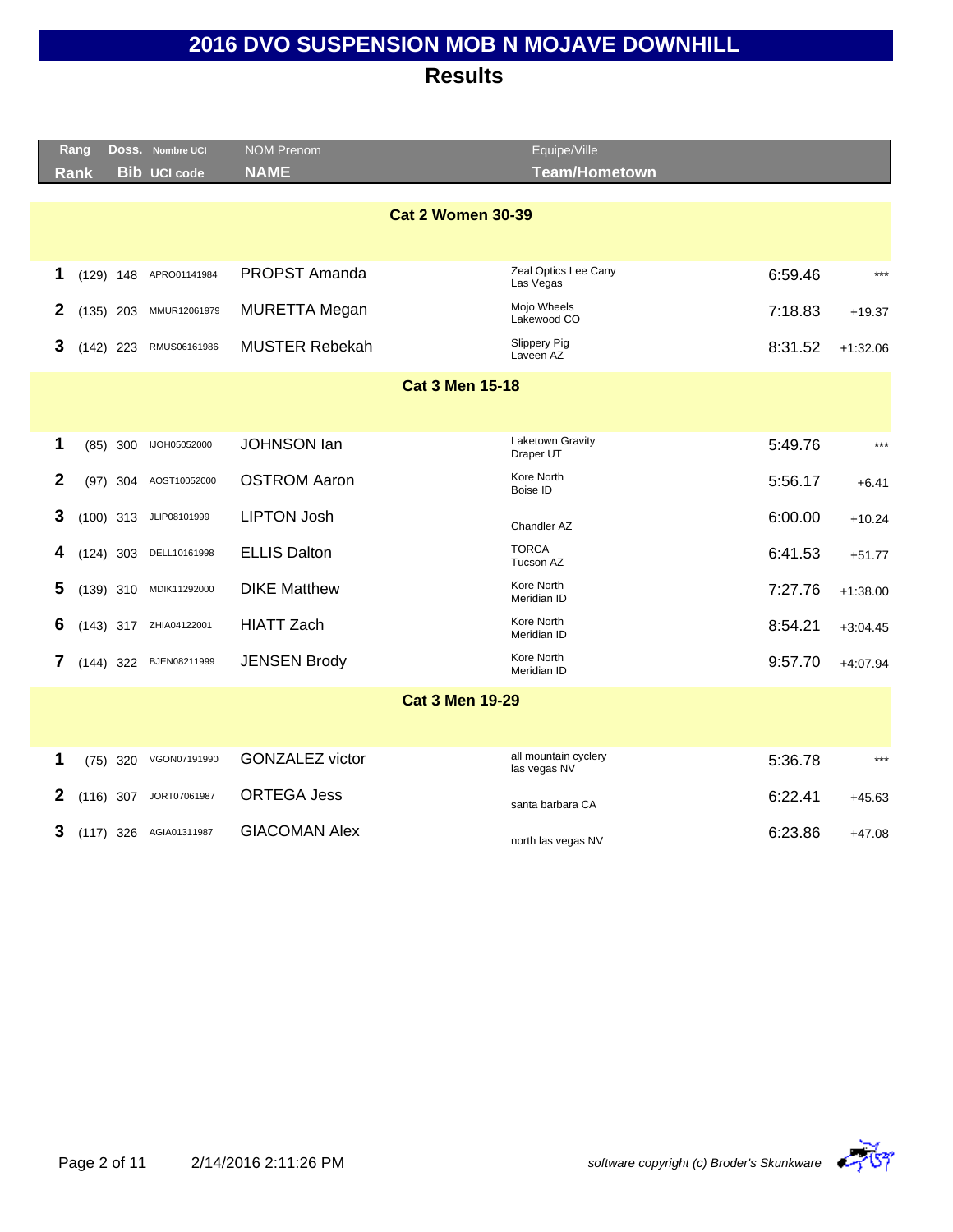|              | Rang                   |             | Doss. Nombre UCI       | <b>NOM Prenom</b>           | Equipe/Ville                             |         |            |  |  |
|--------------|------------------------|-------------|------------------------|-----------------------------|------------------------------------------|---------|------------|--|--|
|              | <b>Rank</b>            |             | <b>Bib UCI code</b>    | <b>NAME</b>                 | <b>Team/Hometown</b>                     |         |            |  |  |
|              |                        |             |                        | <b>Cat 3 Men 30-39</b>      |                                          |         |            |  |  |
| 1            |                        | $(84)$ 329  | FVAL12111982           | <b>VALLE</b> francisco      |                                          | 5:49.32 | $***$      |  |  |
| 2            |                        | $(107)$ 306 | SSTR09141979           | <b>STRUNK Shane</b>         | <b>TORCA RW Strunk Exca</b><br>Tucson AZ | 6:08.55 | $+19.23$   |  |  |
| 3            |                        | $(120)$ 312 | MBER05091977           | <b>BERK Matt</b>            | C3 Bike Shop Loose R<br>morrison CO      | 6:31.25 | $+41.93$   |  |  |
| 4            |                        | $(127)$ 309 | SORT06011981           | <b>ORTEGA Steven</b>        | Santa Barbara CA                         | 6:59.17 | $+1:09.85$ |  |  |
| 5            |                        | $(141)$ 336 | VORO21021984           | <b>OROZCO Valetin</b>       | wilmington                               | 8:12.22 | $+2:22.90$ |  |  |
|              | <b>Cat 3 Men 40-49</b> |             |                        |                             |                                          |         |            |  |  |
|              |                        |             |                        |                             |                                          |         |            |  |  |
| 1            |                        | $(102)$ 284 | IGON11021976           | <b>GONZALEZ</b> isaac       | toro rojo<br>hollywood ca                | 6:02.57 | $***$      |  |  |
| 2            |                        | $(137)$ 343 | CGIO03071972           | GIOVANNELLI chris 'frenchy' | crown city gravity/f<br>pasadena         | 7:24.54 | $+1:21.97$ |  |  |
| 3            |                        |             | (140) 302 THUD02161972 | <b>HUDAK Travis</b>         | Rubber Side Down Rac<br>Draper UT        | 7:45.38 | $+1:42.81$ |  |  |
|              |                        |             |                        | <b>Cat 2 Men 15-18</b>      |                                          |         |            |  |  |
|              |                        |             |                        |                             |                                          |         |            |  |  |
| 1            |                        | $(57)$ 216  | BTOR07211999           | <b>TORRES Brennan</b>       | Cannonball Racing<br>Draper UT           | 5:26.56 | $***$      |  |  |
| $\mathbf{2}$ |                        | $(68)$ 235  | MSHE02282000           | SHEPHERD Max                | Lake Town/ Bohemian<br>West Jordan UT    | 5:32.38 | $+5.82$    |  |  |
| 3            |                        | $(86)$ 155  | KSCH06172000           | <b>SCHEVERS koby</b>        | q.o.d<br><b>DEWEY</b>                    | 5:50.09 | $+23.53$   |  |  |
| 4            |                        |             | (96) 222 ALOS09172000  | LOSKOTA Angelo              | <b>Team Block</b><br>Lancaster CA        | 5:56.03 | $+29.47$   |  |  |
| 5            |                        | $(132)$ 221 | ZPET05122000           | PETERS Zack                 | Dare devil Racing<br>Glendale AZ         | 7:13.51 | $+1:46.95$ |  |  |

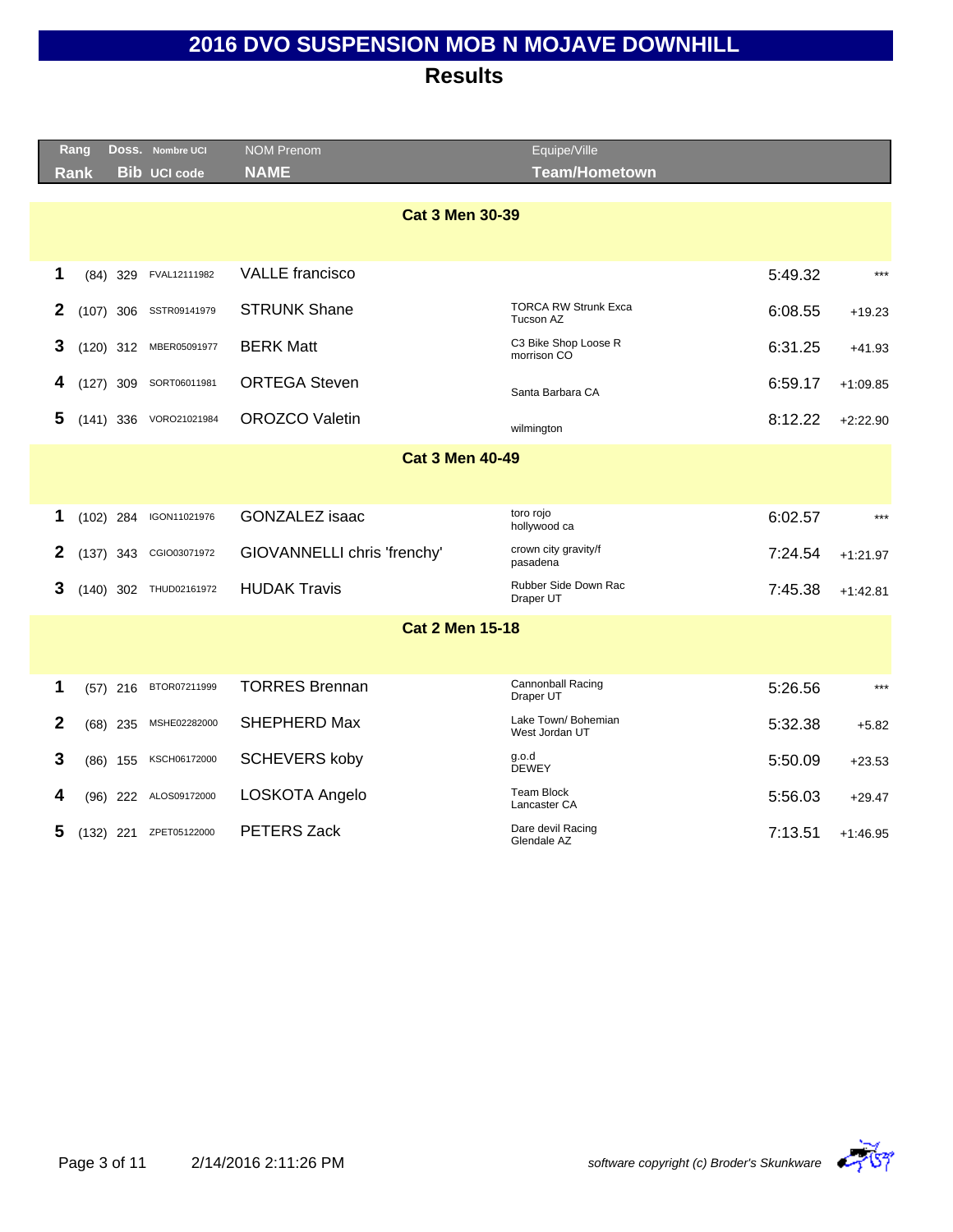|              | Rang        |             | Doss. Nombre UCI       | <b>NOM Prenom</b>            | Equipe/Ville                         |          |            |
|--------------|-------------|-------------|------------------------|------------------------------|--------------------------------------|----------|------------|
|              | <b>Rank</b> |             | <b>Bib UCI code</b>    | <b>NAME</b>                  | <b>Team/Hometown</b>                 |          |            |
|              |             |             |                        | <b>Cat 2 Men 19-29</b>       |                                      |          |            |
|              |             |             |                        |                              |                                      |          |            |
| 1            | (27)        | 200         | RPAT09101997           | <b>PATEL Ravi</b>            | DVO/50 50 Components<br>Riverside CA | 5:02.63  | $***$      |
| $\mathbf{2}$ |             | $(35)$ 245  | JDAV01251989           | DAVID Jeremy                 |                                      | 5:07.79  | $+5.16$    |
| 3            |             | $(38)$ 260  | DGUZ03151996           | <b>GUZMAN Danny</b>          |                                      | 5:10.36  | $+7.73$    |
| 4            |             | $(58)$ 212  | CHAR12311997           | <b>HARRIS Chase</b>          | The bike shop<br>Pleasant view UT    | 5:27.00  | $+24.37$   |
| 5            |             | $(61)$ 40   | RMCD12111991           | <b>MCDONALD Ross</b>         | <b>MTBMania</b><br><b>Boston</b>     | 5:27.83  | $+25.20$   |
| 6            |             | $(69)$ 269  | HMCG17051990           | <b>MCGUIRE</b> hunter        | heart+soul diety<br>ALBUQUERQUE      | 5:33.30  | $+30.67$   |
| 7            |             | $(80)$ 234  | WFOX09051991           | <b>FOX Will</b>              | Lehi UT                              | 5:41.20  | $+38.57$   |
| 8            |             |             | (81) 202 APAU10021990  | <b>PAULSEN Austen</b>        | Rubber Side Down Rac<br>Murray UT    | 5:43.95  | $+41.32$   |
| 9            |             | $(83)$ 236  | ADAL10241989           | <b>DALE Aaron</b>            | tucson AZ                            | 5:47.96  | $+45.33$   |
| 10           |             | $(90)$ 237  | NSPI01081991           | <b>SPICER Nate</b>           | Loose Riders Denver<br>Arvada CO     | 5:52.83  | $+50.20$   |
| 11           |             | $(95)$ 232  | HVIL04271990           | <b>VILLALPANDO Heriberto</b> | Footloose<br>Mammoth lakes CA        | 5:55.80  | $+53.17$   |
| 12           |             | $(99)$ 224  | TLAM10021995           | <b>LAMPSON Thad</b>          | 100%/Ryno Power/Magu<br>Truckee CA   | 5:58.76  | $+56.13$   |
| 13           |             | $(101)$ 246 | BALB23051995           | <b>ALBER Brandon</b>         |                                      | 6:01.68  | $+59.05$   |
| 14           |             | $(103)$ 220 | NNEU03101987           | <b>NEUBAUER Nathan</b>       | Las vegas NV                         | 6:03.37  | $+1:00.74$ |
| 15           |             |             | (104) 218 NTIP07141996 | TIPPETTS noah                | south ogden UT                       | 6:03.73  | $+1:01.10$ |
| 16           |             | $(109)$ 277 | CTAK07081989           | <b>TAKAHASHI colin</b>       | Go-Ride<br>Salt Lake City            | 6:12.20  | $+1:09.57$ |
| 17           |             |             | (146) 254 ALEA17081991 | <b>LEAL Adin</b>             | <b>BIKEWORX</b><br>Riverside         | 11:15.15 | $+6:12.52$ |

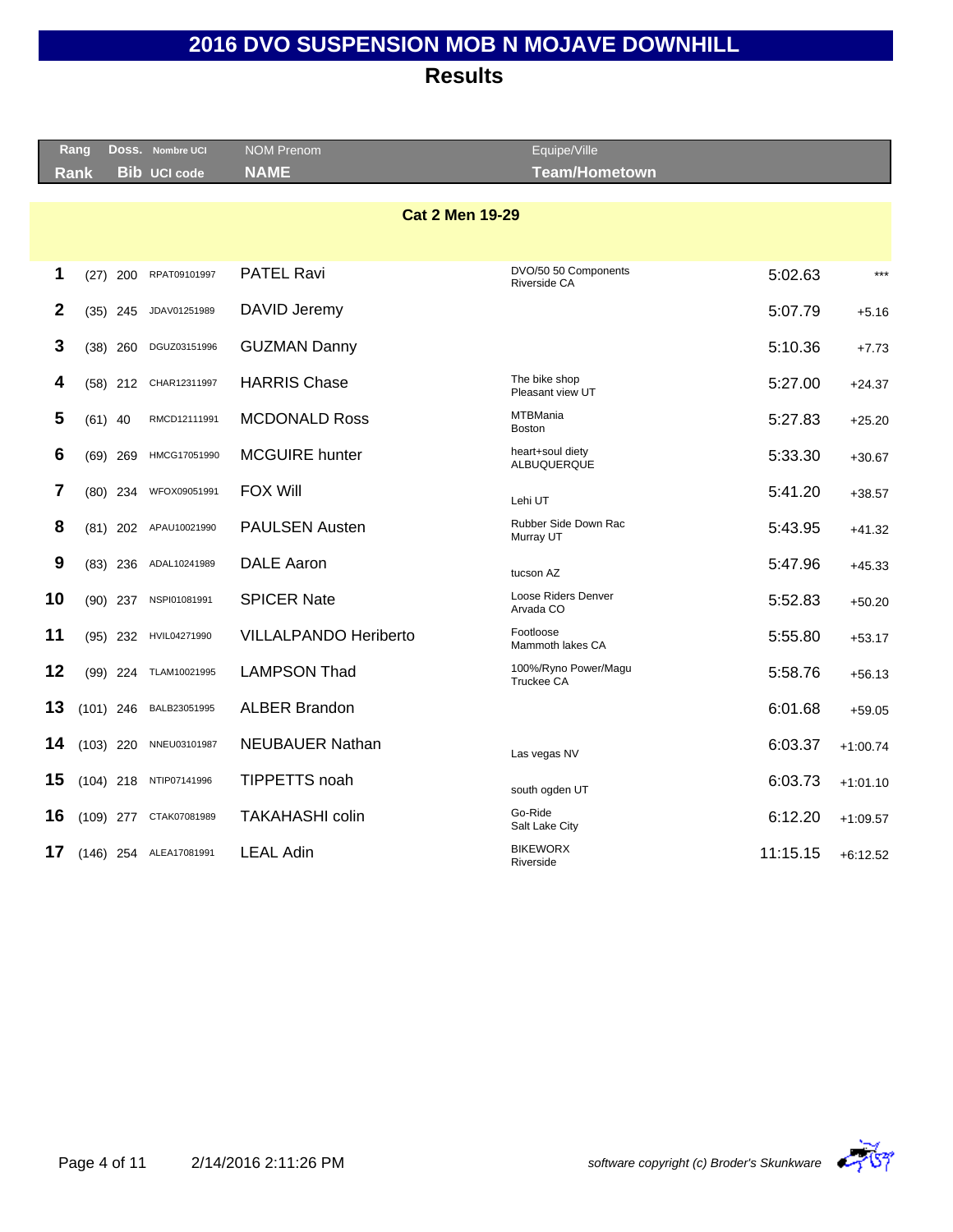|                 | <b>Rang</b> |             | Doss. Nombre UCI    | <b>NOM Prenom</b>       | Equipe/Ville                            |          |            |
|-----------------|-------------|-------------|---------------------|-------------------------|-----------------------------------------|----------|------------|
|                 | <b>Rank</b> |             | <b>Bib UCI code</b> | <b>NAME</b>             | <b>Team/Hometown</b>                    |          |            |
|                 |             |             |                     |                         |                                         |          |            |
|                 |             |             |                     | <b>Cat 2 Men 30-39</b>  |                                         |          |            |
|                 |             |             |                     |                         |                                         |          |            |
| 1               | (36)        | 250         | KBLO05201981        | <b>BLOSS Kenny</b>      | Las Vegas                               | 5:08.17  | $***$      |
| 2               |             | $(40)$ 280  | JQUI02211978        | QUIOCHO justus          | Las Vegas                               | 5:11.52  | $+3.35$    |
| 3               |             | $(53)$ 201  | HMCC06111984        | <b>MCCONNEL Hunter</b>  | None<br>Girdwood AK                     | 5:23.00  | $+14.83$   |
| 4               | (62)        | 271         | ASCH02201984        | <b>SCHOENFELD alex</b>  | Pipe Mug Krash Bear<br>idaho springs CO | 5:27.86  | $+19.69$   |
| 5               |             | $(65)$ 118  | DWIL11231977        | <b>WILSON David</b>     | Las vegas NV                            | 5:30.56  | $+22.39$   |
| $6\phantom{1}6$ |             | $(71)$ 213  | BGUN09041979        | <b>GUNNERSON Beau</b>   | Go-Ride<br>salt lake city UT            | 5:34.48  | $+26.31$   |
| 7               |             | $(74)$ 268  | MHAN08061986        | <b>HANNA</b> mikal      | Go-Ride.com<br><b>SLC</b>               | 5:36.26  | $+28.09$   |
| 8               |             | $(110)$ 214 | MBRO06061983        | <b>BROWN Matthew</b>    | Team Shitbird AZ<br>Scottsdale AZ       | 6:13.23  | $+1:05.06$ |
| 9               |             | $(113)$ 204 | JCON08261985        | <b>CONTRERAS Jeremy</b> | Las Vegas NV                            | 6:18.61  | $+1:10.44$ |
| 10              |             | $(122)$ 241 | DFER11161980        | <b>FERSTL David</b>     | Livermore                               | 6:35.96  | $+1:27.79$ |
| 11              |             | $(126)$ 229 | BCOO06121979        | <b>COOK Brian</b>       | Canfield Brothers Bi<br>Denver CO       | 6:51.26  | $+1:43.09$ |
| 12              |             | $(145)$ 253 | IHAN02081978        | HANF lan                | <b>Cosmic Cycles</b><br>Flagstaff       | 10:22.69 | $+5:14.52$ |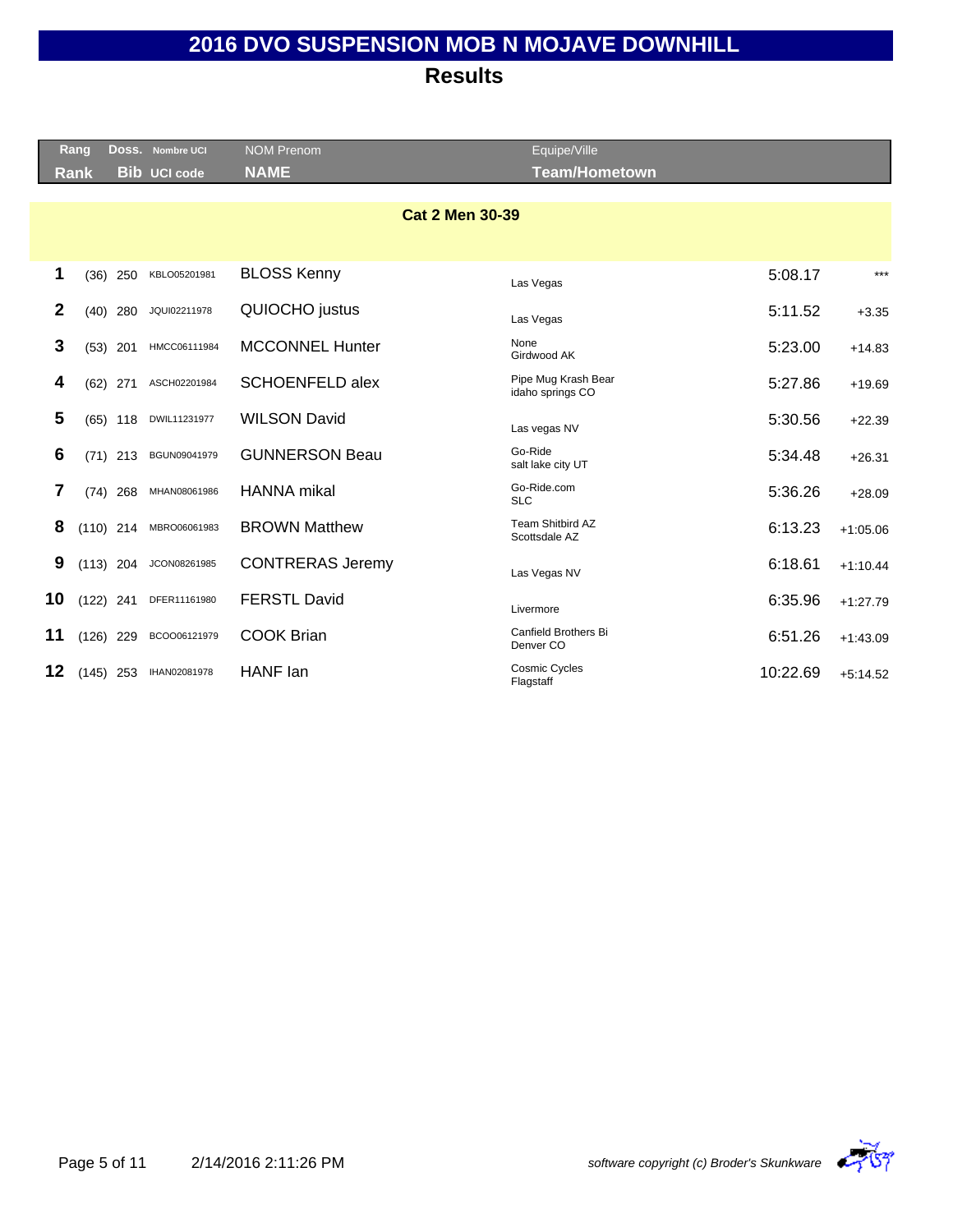**Results**

|              | Rang        |            | DOSS. Nombre UCI       | <b>NOM Prenom</b>      | Equipe/Ville                              |         |            |
|--------------|-------------|------------|------------------------|------------------------|-------------------------------------------|---------|------------|
|              | <b>Rank</b> |            | <b>Bib UCI code</b>    | <b>NAME</b>            | <b>Team/Hometown</b>                      |         |            |
|              |             |            |                        | <b>Cat 2 Men 40-49</b> |                                           |         |            |
|              |             |            |                        |                        |                                           |         |            |
| 1            | (72)        | 208        | CJEA01191976           | <b>JEAN Chris</b>      | Phoenix AZ                                | 5:35.34 | $***$      |
| 2            |             | $(89)$ 205 | CBEA01031971           | <b>BEACH Colin</b>     | <b>Avalanche Sports Bre</b><br>Phoenix AZ | 5:51.98 | $+16.64$   |
| 3            |             | $(91)$ 230 | KLAU05011973           | <b>LAU Keith</b>       | Archie<br>Las Vegas NV                    | 5:54.04 | $+18.70$   |
| 4            |             | $(92)$ 226 | RHOL08021971           | <b>HOLDEN</b> rob      | prosoklandis cyclery<br>Phoenix AZ        | 5:54.12 | $+18.78$   |
| 5            |             | $(93)$ 207 | DLEV06241971           | <b>LEVITT JR Danny</b> | <b>TORCA</b><br>Tucson AZ                 | 5:55.33 | $+19.99$   |
| 6            |             | $(98)$ 206 | MLIB01261974           | <b>LIBANSKY Marty</b>  | Loose Riders denver<br>Lakewood CO        | 5:58.36 | $+23.02$   |
| 7            | $(111)$ 239 |            | WCOW02041974           | <b>COWLING William</b> | Kore north bikes / i<br>Meridian ID       | 6:14.38 | $+39.04$   |
| 8            |             |            | (115) 130 VPET09261969 | <b>PETERSON Vance</b>  | Vancypants<br>Flagstaff                   | 6:22.22 | $+46.88$   |
| 9            | $(118)$ 293 |            | BDIK03221976           | DIKE bryan             | Kore North bikes<br>meridian id           | 6:29.08 | $+53.74$   |
| 10           | $(121)$ 211 |            | JHAR02271970           | <b>HARRIS Jody</b>     | The bike shop<br>Pleasant view UT         | 6:34.39 | $+59.05$   |
| 11           | $(125)$ 255 |            | WHOL17081970           | <b>HOLMES</b> wesley   | gro az<br>phx                             | 6:49.90 | $+1:14.56$ |
|              |             |            |                        | Cat 2/3 Men 50+        |                                           |         |            |
|              |             |            |                        |                        |                                           |         |            |
| 1            | $(106)$ 276 |            | MLEA08111964           | <b>LEAVITT Michael</b> | All Mountian Cyclery<br>Boulder City NV   | 6:07.85 | $***$      |
| $\mathbf{2}$ | $(108)$ 350 |            | SJON03121966           | <b>JONES Stan</b>      | Bell helmets royal r<br>Henderson         | 6:08.62 | $+0.77$    |
|              |             | 298        | LPRI08051958           | <b>PRICE les</b>       | big bear bastards<br>scottsdale az        | dns     |            |

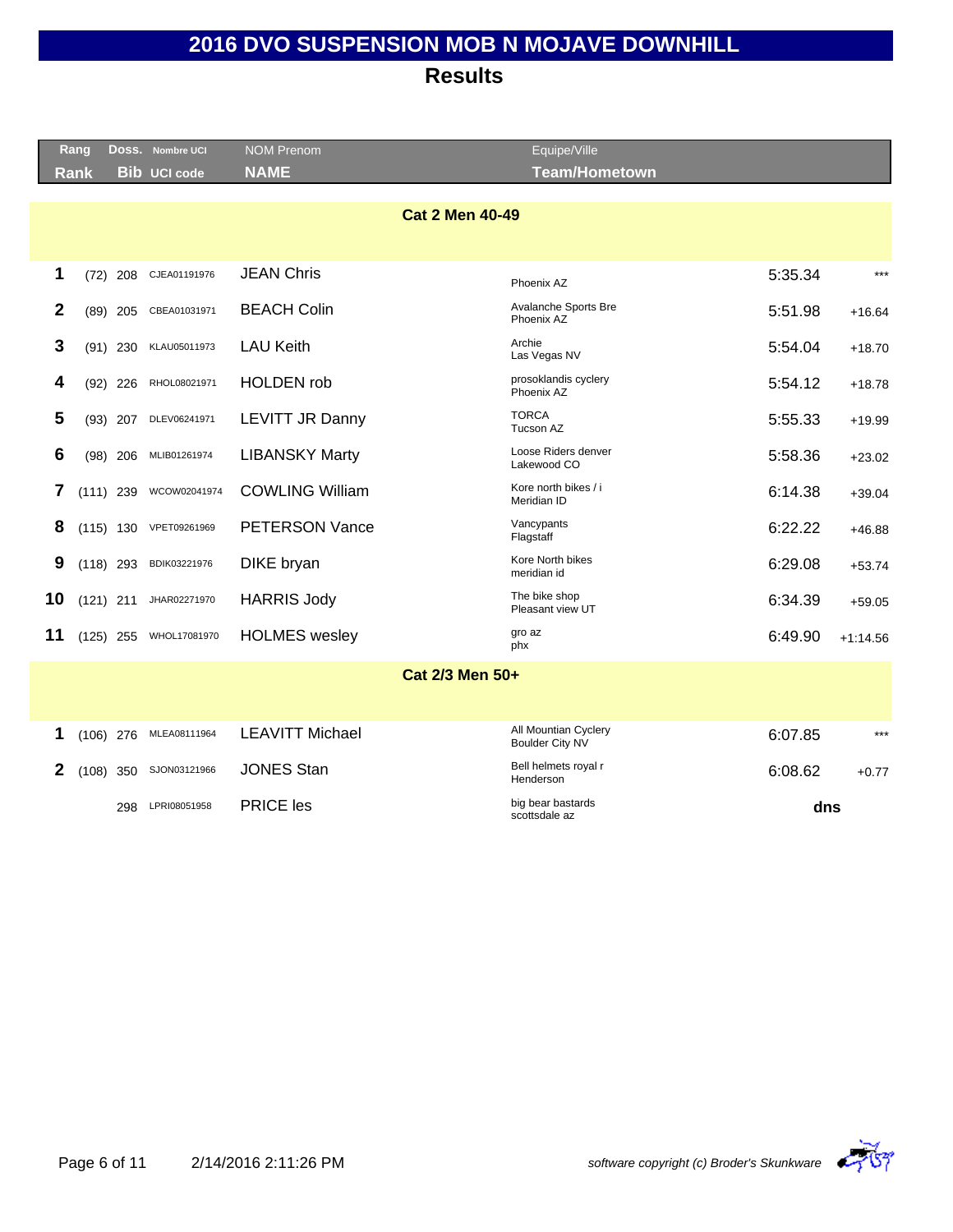|              | Rang        |            |     | DOSS. Nombre UCI      | NOM Prenom              | Equipe/Ville                                |         |          |
|--------------|-------------|------------|-----|-----------------------|-------------------------|---------------------------------------------|---------|----------|
|              | <b>Rank</b> |            |     | <b>Bib UCI code</b>   | <b>NAME</b>             | <b>Team/Hometown</b>                        |         |          |
|              |             |            |     |                       |                         |                                             |         |          |
|              |             |            |     |                       | <b>Open Men</b>         |                                             |         |          |
|              |             |            |     |                       |                         |                                             |         |          |
|              |             |            |     |                       |                         | <b>KHS Factory Racing</b>                   |         | $***$    |
| 1            |             | (17) 60    |     | QSPA07191968          | SPAULDING quinton       | Henderson                                   | 4:52.82 |          |
| $\mathbf{2}$ |             | $(18)$ 81  |     | LCAN09161971          | <b>CANFIELD Lance</b>   | Canfield Brothers Bi<br>Boulder City NV     | 4:54.20 | $+1.38$  |
| 3            |             | $(42)$ 73  |     | JFRA11131973          | <b>FRAMPTON Jeff</b>    | All Mountain Cyclery<br><b>Boulder City</b> | 5:11.68 | $+18.86$ |
| 4            |             | $(52)$ 85  |     | JHAD12121987          | <b>HADDOCK Josh</b>     | Bicycle Depot of Ari<br>phoenix AZ          | 5:22.06 | $+29.24$ |
| 5            |             | $(55)$ 37  |     | SHEN09211984          | <b>HEINSIUS Scott</b>   | <b>Cosmic Cycles Flagst</b><br>Flagstaff    | 5:25.50 | $+32.68$ |
| 6            |             | $(67)$ 83  |     | JDE 03211984          | DE LA SALLE Josh        | None<br>Whitehorse YT                       | 5:32.16 | $+39.34$ |
|              |             |            |     |                       | <b>Cat 1 Men 19-29</b>  |                                             |         |          |
|              |             |            |     |                       |                         |                                             |         |          |
|              |             |            |     |                       |                         |                                             |         |          |
| 1            |             | $(16)$ 106 |     | PMAR01181993          | <b>MARCYNYSZYN Paul</b> | DG Cycles / Devinci<br>Temecula CA          | 4:52.81 | $***$    |
| $\mathbf{2}$ |             | (22)       | 105 | BCAH10131996          | <b>CAHAL Brian</b>      | Novatec wheels - Sco<br>Martinez CA         | 4:55.78 | $+2.97$  |
| 3            |             | $(24)$ 108 |     | KMAG10171992          | <b>MAGENHEIM Kris</b>   | DG Cycles / Devinci<br>Temecula CA          | 4:56.49 | $+3.68$  |
| 4            |             | $(31)$ 102 |     | MOSM04271997          | <b>OSMAN Matt</b>       | Littleton CO                                | 5:03.96 | $+11.15$ |
| 5            |             |            |     | (32) 110 AGIL04211987 | <b>GILMOUR Alex</b>     | Henderson NV                                | 5:04.27 | $+11.46$ |
| 6            |             | $(34)$ 103 |     | LSMI05091997          | <b>SMILLIE Liam</b>     | ROOSTMOB STRANO<br><b>LAS VEGAS NV</b>      | 5:07.03 | $+14.22$ |
| 7            |             | $(49)$ 109 |     | SHIC05211988          | <b>HICKMAN Seth</b>     | goleta CA                                   | 5:20.25 | $+27.44$ |
| 8            |             | $(51)$ 170 |     | JDRA11271994          | <b>DRAIN Jack</b>       | Salt Lake City                              | 5:21.90 | $+29.09$ |
| 9            |             | $(66)$ 107 |     | BTWI10261993          | <b>TWITCHELL Brock</b>  | Red Rock Bicycle<br>Cedar City UT           | 5:31.97 | $+39.16$ |
|              |             |            |     |                       |                         |                                             |         |          |

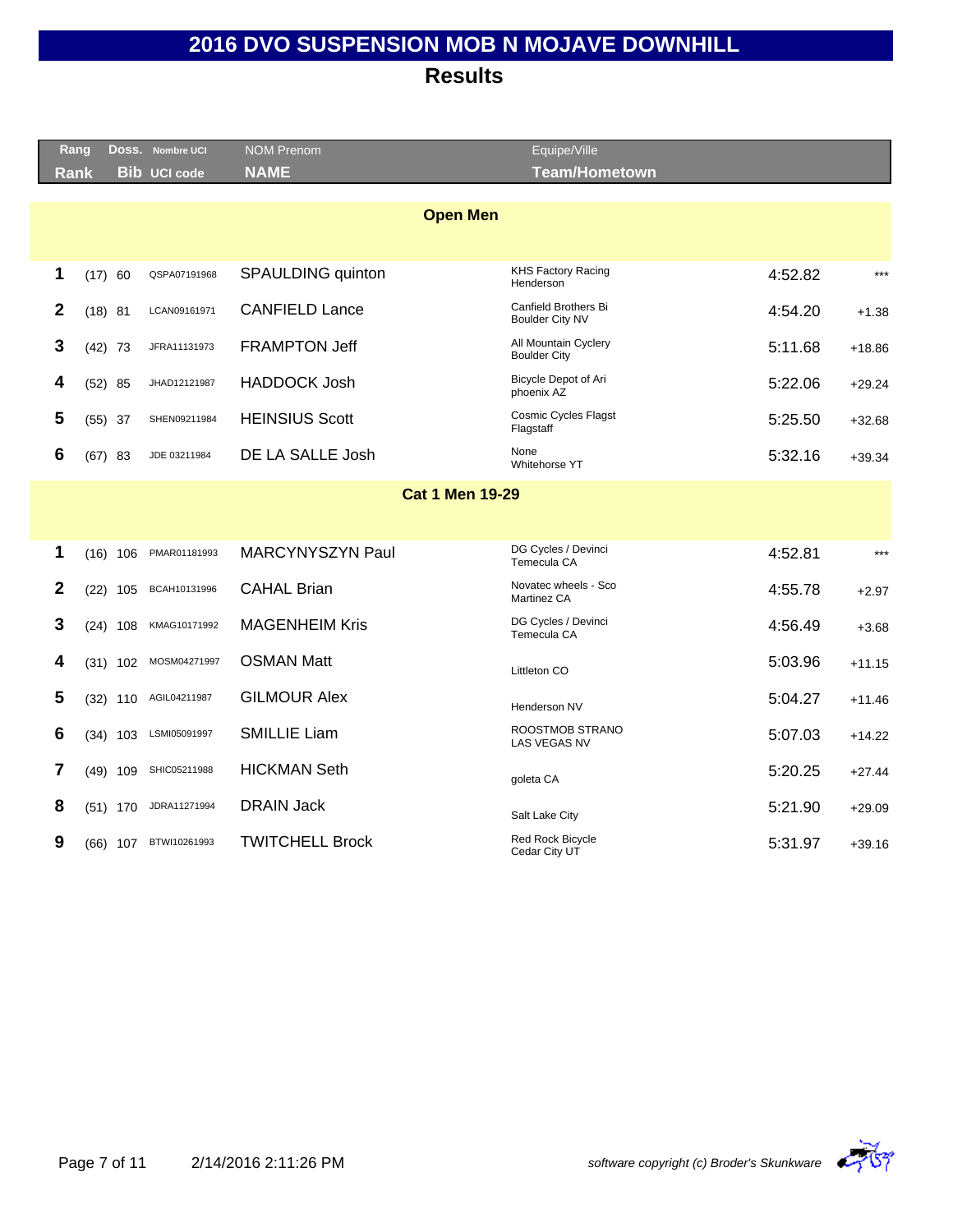|                | Rang |             | DOSS. Nombre UCI      | <b>NOM Prenom</b>          | Equipe/Ville                                |         |            |
|----------------|------|-------------|-----------------------|----------------------------|---------------------------------------------|---------|------------|
|                | Rank |             | <b>Bib UCI code</b>   | <b>NAME</b>                | <b>Team/Hometown</b>                        |         |            |
|                |      |             |                       |                            |                                             |         |            |
|                |      |             |                       | <b>Cat 1 Men 30-39</b>     |                                             |         |            |
|                |      |             |                       |                            |                                             |         |            |
| 1              |      |             | (19) 140 BZIM01211986 | ZIMMERMAN Brian            | Oakland Republic<br>Oakland CA              | 4:54.46 | $***$      |
| $\mathbf{2}$   |      | $(33)$ 111  | CLUG11031986          | <b>LUGO CARLOS</b>         | FOES/Menifee Bicycle<br>Hacienda Heights CA | 5:04.89 | $+10.43$   |
| 3              |      | $(41)$ 116  | APOL05241978          | <b>POLLY Aaron</b>         | TeamShitBird<br>Phoenix AZ                  | 5:11.55 | $+17.09$   |
| 4              |      | $(44)$ 115  | RFIN02041979          | FINN JR Richard            | DVO / TruckerCo Poss<br>Menifee CA          | 5:11.94 | $+17.48$   |
| 5              |      | $(56)$ 112  | DLAN08291985          | <b>LANDRUM Darrick</b>     | Knolly bikes / DVO<br>Henderson NV          | 5:25.79 | $+31.33$   |
| 6              |      | $(60)$ 131  | MCLA12021979          | <b>CLARK</b> michael       | bohemian cycle team<br>springdale ut        | 5:27.79 | $+33.33$   |
| 7              |      | $(64)$ 117  | BPAR04081977          | <b>PARKER Brian</b>        | <b>Knolly Bikes</b><br>Newbury Park CA      | 5:30.02 | $+35.56$   |
| 8              |      | $(82)$ 139  | MEAS25101977          | <b>EASON Moses</b>         | Rage Cycles<br>Phoenix                      | 5:44.04 | $+49.58$   |
| 9              |      | $(119)$ 169 | SGAR10281977          | <b>GARCIA III Santiago</b> | a Culture of Speed<br>Miami fla! bitches!   | 6:29.34 | $+1:34.88$ |
|                |      |             |                       | <b>Cat 1 Men 40-49</b>     |                                             |         |            |
|                |      |             |                       |                            |                                             |         |            |
| 1              |      | $(39)$ 121  | BBEN10071973          | <b>BENDA Bill</b>          | ALL MOUNTAIN CYCLERY                        | 5:11.46 | $***$      |
|                |      |             |                       |                            | Henderson NV                                |         |            |
| $\overline{2}$ |      |             | (47) 132 AMCE24121974 | MCELYEA alex               | Team Winded 100%<br>Scottsdale              | 5:17.64 | $+6.18$    |
| 3              |      | $(54)$ 124  | RBAR09301970          | <b>BARTON Randy</b>        | Kore North/DVO/Inten<br>Meridian ID         | 5:23.49 | $+12.03$   |
| 4              |      | $(63)$ 144  | JLOP05311976          | LOPEZ julio                | MOJO WHEELS/LEATT BR<br><b>DENVER</b>       | 5:29.98 | $+18.52$   |
| 5              | (76) | 122         | JGIL06031971          | <b>GILLESPIE James</b>     | MojoWheels<br>denver CO                     | 5:36.94 | $+25.48$   |
| 6              |      |             | (79) 147 VAIV06071968 | AIVAZIAN vahe              | <b>ORION</b><br><b>WEST LA</b>              | 5:39.95 | $+28.49$   |
| 7              |      |             | (94) 119 JPAL07021975 | PALUMBO John               | Kore North Intense D<br>Eagle ID            | 5:55.52 | $+44.06$   |
|                |      |             |                       |                            |                                             |         |            |

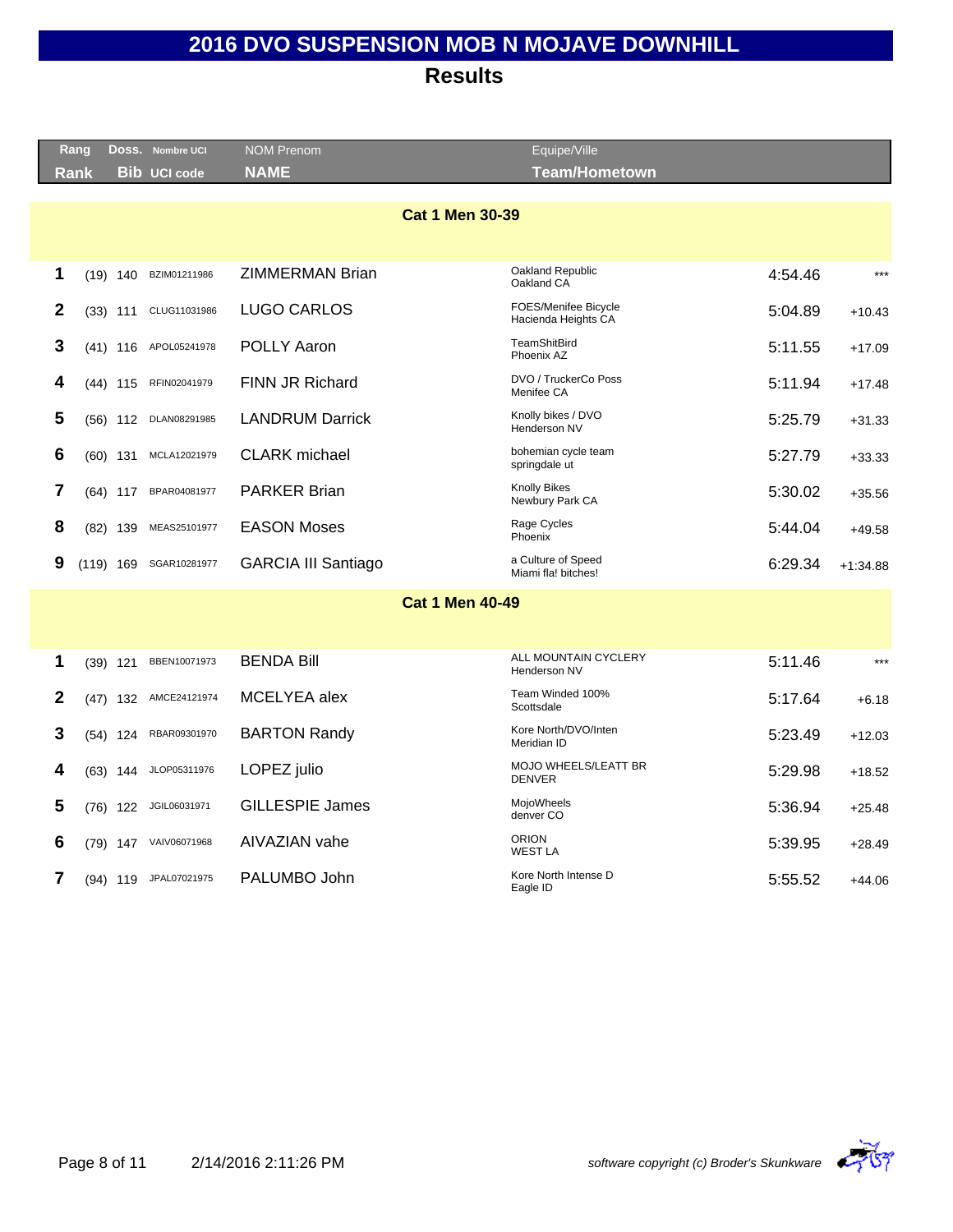|              | Rang                     |             | DOSS. Nombre UCI       | <b>NOM Prenom</b>         | Equipe/Ville                                   |         |            |  |  |
|--------------|--------------------------|-------------|------------------------|---------------------------|------------------------------------------------|---------|------------|--|--|
|              | <b>Rank</b>              |             | <b>Bib UCI code</b>    | <b>NAME</b>               | <b>Team/Hometown</b>                           |         |            |  |  |
|              |                          |             |                        |                           |                                                |         |            |  |  |
|              |                          |             |                        | <b>Cat 1 Men 50+</b>      |                                                |         |            |  |  |
|              |                          |             |                        |                           |                                                |         |            |  |  |
| 1            |                          | $(50)$ 128  | SBOS07311961           | <b>BOSMAN Simon</b>       | zoic<br>Sedona Az                              | 5:20.44 | $***$      |  |  |
| 2            |                          | $(73)$ 50   | BSCH02091966           | <b>SCHEVERS brooks</b>    | GOD<br>Dewey                                   | 5:35.52 | $+15.08$   |  |  |
| 3            |                          | $(123)$ 126 | DTAT10151966           | <b>TATE Doug</b>          | Kokomo IN                                      | 6:38.99 | $+1:18.55$ |  |  |
| 4            |                          | $(128)$ 127 | BBON03011957           | <b>BONDURANT Bobby</b>    | Big Bear freeriders/<br>Big Bear city CA       | 6:59.30 | $+1:38.86$ |  |  |
|              | <b>Cat 1 Women 19-29</b> |             |                        |                           |                                                |         |            |  |  |
|              |                          |             |                        |                           |                                                |         |            |  |  |
| 1            |                          |             | (131) 166 CHEN03181983 | <b>HENDERSON</b> courtney | Truckee CA                                     | 7:05.93 | $***$      |  |  |
| 2            |                          | $(134)$ 101 | CSEL12191987           | <b>SELIG CJ</b>           | <b>Big Bear Freeriders</b><br>Big Bear Lake CA | 7:18.50 | $+12.57$   |  |  |
|              |                          |             |                        | <b>Cat 1 Men 15-16</b>    |                                                |         |            |  |  |
|              |                          |             |                        |                           |                                                |         |            |  |  |
| 1            |                          | $(20)$ 21   | JFOR08312001           | FORESTA Joey              | Factory GT ENVE SPY<br>south jordan UT         | 4:54.92 | $***$      |  |  |
| $\mathbf{2}$ |                          | $(25)$ 24   | DKAH01132000           | <b>KAHN David</b>         | Danny's Cycles Racin<br>Putnam Valley NY       | 4:59.57 | $+4.65$    |  |  |
| 3            |                          | $(29)$ 23   | CSUE06222001           | <b>SUETOS Cole</b>        | Temecula CA                                    | 5:02.94 | $+8.02$    |  |  |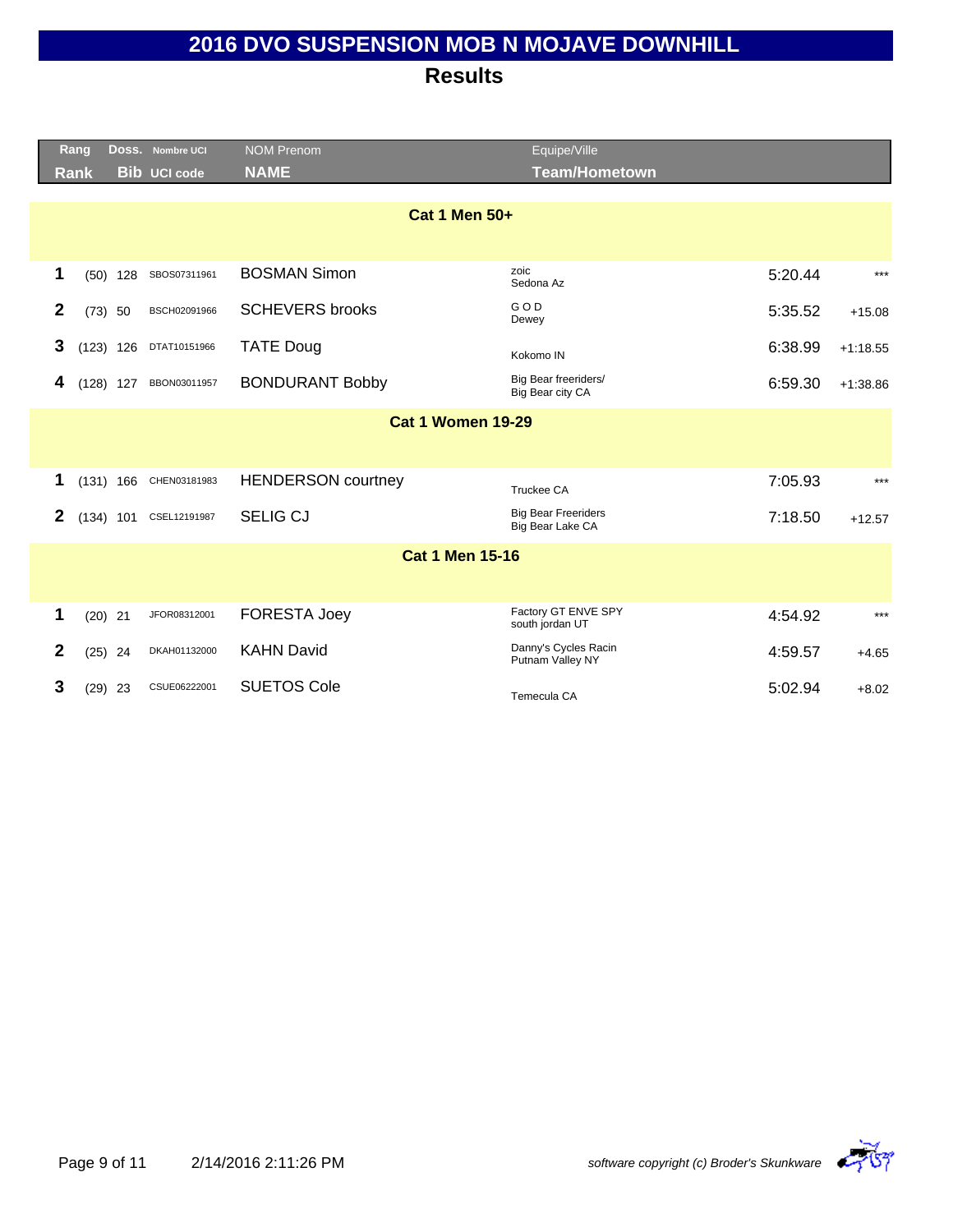|              | Rang        |            | Doss. Nombre UCI    | <b>NOM Prenom</b>      | Equipe/Ville                                 |         |          |
|--------------|-------------|------------|---------------------|------------------------|----------------------------------------------|---------|----------|
|              | <b>Rank</b> |            | <b>Bib UCI code</b> | <b>NAME</b>            | <b>Team/Hometown</b>                         |         |          |
|              |             |            |                     | <b>Cat 1 Men 17-18</b> |                                              |         |          |
| 1            |             | $(4)$ 29   | SWAL11301999        | <b>WALTON Steven</b>   | Intense Palmer Proje<br>Corona CA            | 4:36.45 | $***$    |
| $\mathbf{2}$ |             | $(8)$ 28   | DSED01041999        | <b>SEDIVY Damon</b>    | knolly bikes Deity<br>kalispell MT           | 4:46.53 | $+10.08$ |
| 3            |             | $(9)$ 26   | TBOL06021999        | <b>BOLDI Trevor</b>    | <b>YT Industries</b><br>Reno NV              | 4:47.96 | $+11.51$ |
| 4            |             | $(10)$ 150 | TKEN10311998        | <b>KENNEDY Tucker</b>  | <b>Timberline Cycles</b><br>Colorado Springs | 4:49.73 | $+13.28$ |
| 5            | $(26)$ 31   |            | IBIR05141998        | <b>BIRD</b> lan        | Go-Ride/Santa Cruz B<br>Salt Lake City UT    | 5:01.20 | $+24.75$ |
| 6            | $(28)$ 30   |            | SMOR07081999        | <b>MORRIS Sam</b>      | Laketown bicycles Sa<br>Salt lake city UT    | 5:02.79 | $+26.34$ |
| 7            |             | $(37)$ 151 | JKAH04091998        | <b>KAHN Jake</b>       | Dannys Cycles<br>Putnam Valley               | 5:08.41 | $+31.96$ |
| 8            |             | $(46)$ 198 | BREE22051999        | <b>REEDER</b> ben      | Go-Ride R@ PATROL<br><b>SALT LAKE CITY</b>   | 5:14.95 | $+38.50$ |
| 9            | $(48)$ 27   |            | DBAR07221999        | <b>BARRON Drake</b>    | Foes Racing-DVO<br>La Crescenta CA           | 5:19.57 | $+43.12$ |
|              |             |            |                     | <b>Pro Women</b>       |                                              |         |          |
|              |             |            |                     |                        |                                              |         |          |
| 1            | $(70)$ 12   |            | SKIN10061999        | KINGSHILL Samantha     | CollegeCyclery/KaliP<br>Sacramento CA        | 5:33.50 | $***$    |
| 2            | $(112)$ 14  |            | AWEN02271981        | WENTZ amanda           | Gamut/Fox Clothing<br>Reno NV                | 6:17.09 | $+43.59$ |
| 3            | $(114)$ 13  |            | LHEI01231987        | <b>HEITZMAN Lauren</b> | Mojo IXS Spank Fox S<br>Pensacola FL         | 6:19.49 | $+45.99$ |